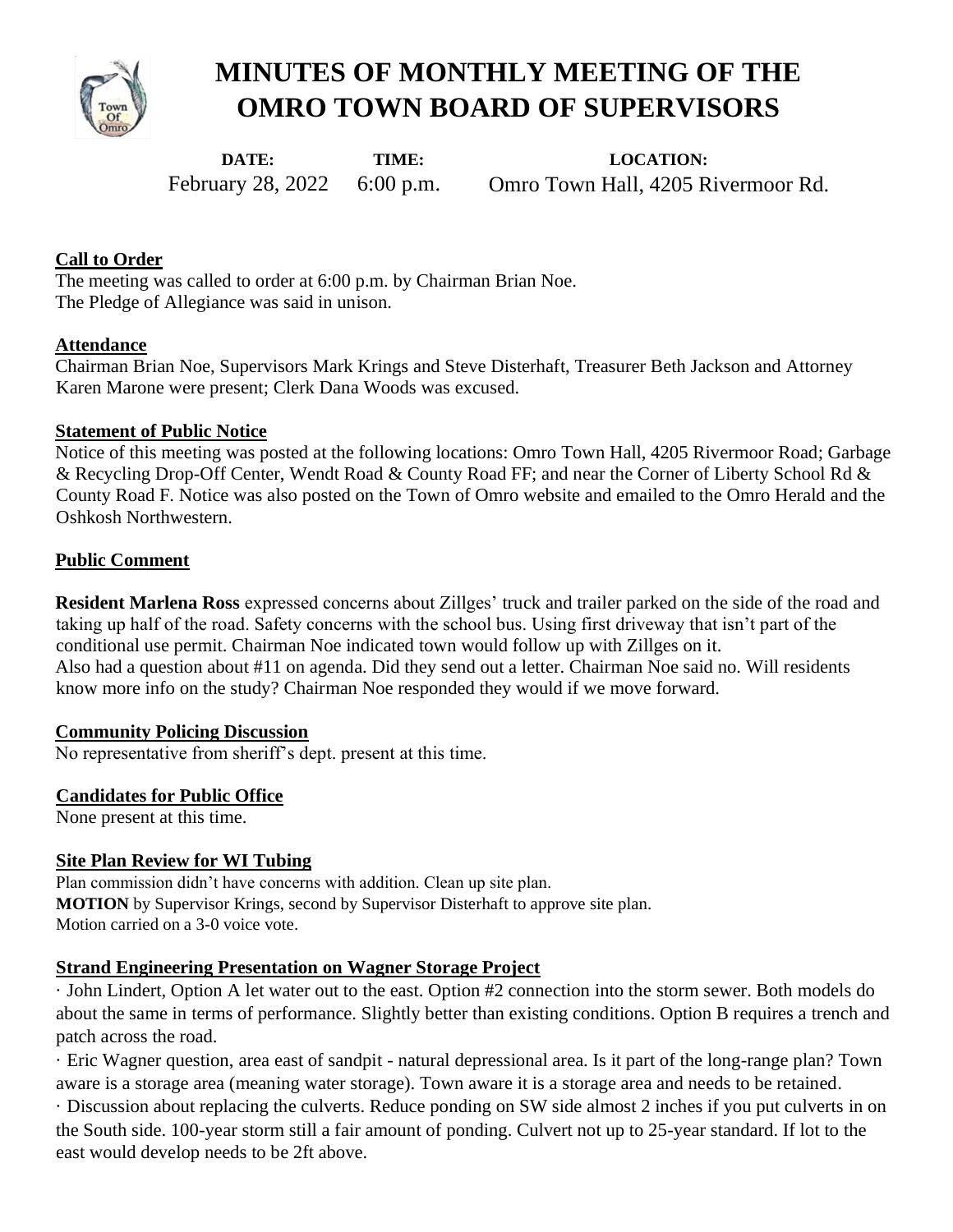· Jack from ME. Their perspective is to give the option to do both based on what may come up down the road. **MOTION** by Supervisor Krings, second by Supervisor Disterhaft to allow Wagner to use either proposed stormwater plan to move forward with their Site Plan process.

Motion carried on a 3-0 voice vote.

# **Consider Retaining Strand to Assist in Making Application for STP Local Grant**

· If we use Strand to assist in making application we can't use them for engineering for the project. Check on this. Complicated WIS Dot process. Needs lots of Design.

· Projects to consider: Scott St East side of Dairy to the East to 21 AND Rivermoor reconstruction. Agreement to pursue grant.

**MOTION** by Supervisor Krings, second by Supervisor Disterhaft to have the town work to complete the grant application.

Motion carried on a 3-0 voice vote.

# **Research Agreement with UWO for Hwy 21 Study**

Retained dollars for the 2022 IDB funds which can be used for this.

**MOTION** by Supervisor Krinsg, second by Supervisor Diterhaft to approve UWO Oshkosh Standard Research Agreement with the caveat for clarification on how many hours of work and details on the exact scope of services, timeline and deliverables. Motion carried on a 3-0 voice vote.

# **Resolution to Amend FY 2022 Budget**

Clerk provided documentation indicating where it would be appropriate to amend based on expenses expected to be paid at the end of the year but didn't come due until after the first of the year.

**MOTION** by Supervisor Krings, second by Supervisor Disterhaft to Amend 2022 Budget based on documents received. Motion carried on a 3-0 voice vote.

# **Resolution to Amend Organization & By Laws for East Central Wi Regional Planning Commission**

Item laid over due to additional information on it being presented at the April WTA meeting.

# **Closing Out Current Loan from Board of Commissioners of Public Lands**

Town is no longer getting the 100% subsidy to offset interest. Current Interest is 5.5%. Considering ARPA funds this year, the town could possibly afford the payoff.

**MOTION** by Supervisor Krings, second by Supervisor Disterhaft to approve paying off balance of the local with Board of Commissioners of Public Lands loan with the appropriate funds reallocated within the budget, and if need be, use the ARPA money.

Motion carried on a 3-0 voice vote.

# **Sawyer Creek Floodplain Mapping of Flood Storage Areas within the Town of Omro**

Meeting March 21 at the Airport Terminal - notified by Tom Egan. Didn't have official Notice of meeting from County. Board may want to attend. Study on the city's website.

# **Authorize Town Clerk to Apply for the Election Security .gov Email Domain Subgrant**

**MOTION** by Supervisor Disterhaft, second my Supervisor Krings to authorize clerk to apply for the Election Security .gov Email Domain Subgrant under the Federal HAVA Grant. Motion carried on a 3-0 voice vote.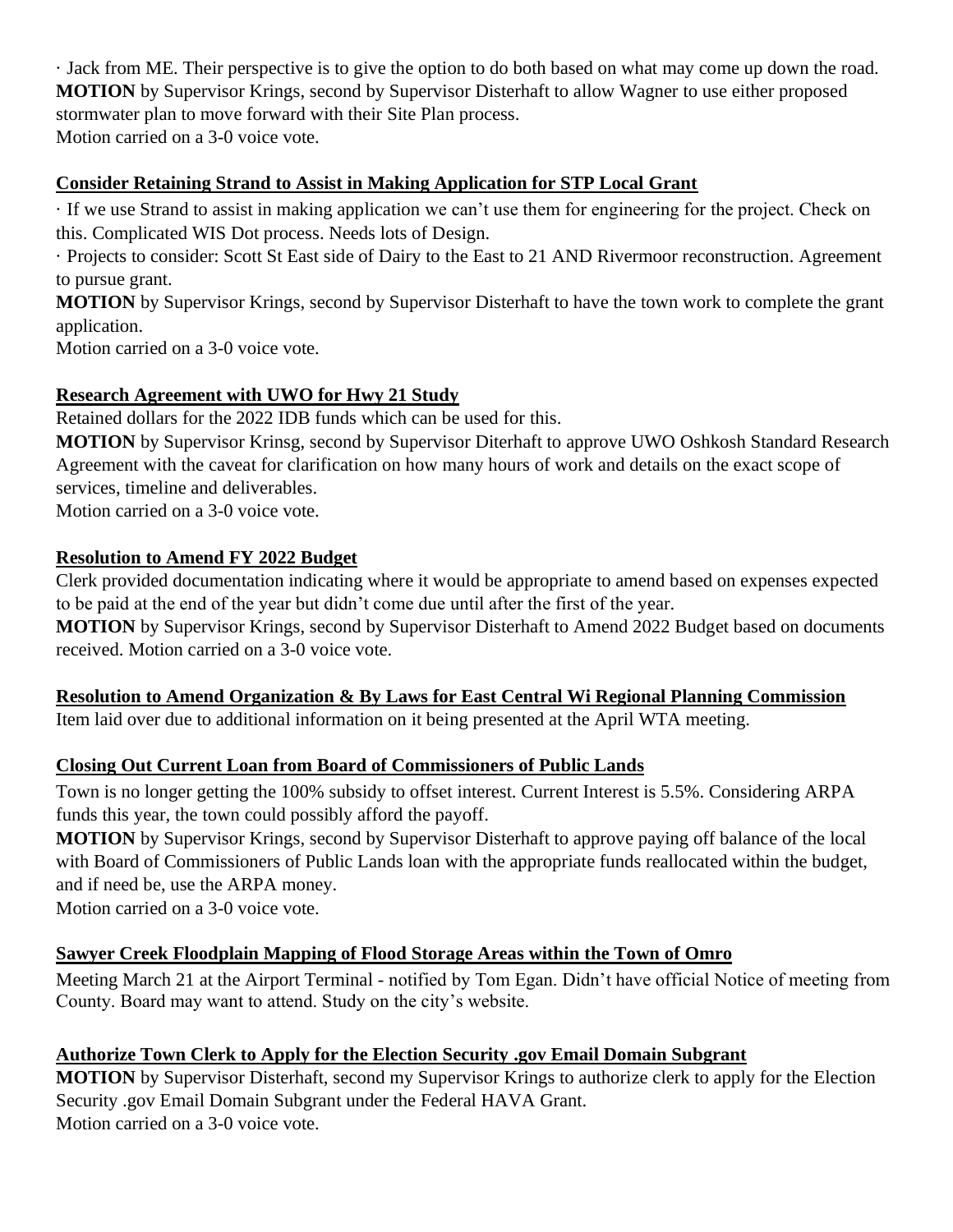# **Spring Dates for Road Inspectio**n

Board discussed and is available on April 7th with an alternate date of April 14th. Chairman Noe will get it scheduled with the County.

## **ARPA Funds Discussion**

Discussion yielded suggestion of:

- Payoff Loan
- Matching dollars for Road Grants

Need a plan within the next few months based on reporting deadlines.

## **Operator Licenses**

**MOTION** by Supervisor Krings, second by Supervisor Disterhaft to approve Operator License Application Alan Martin and deny additional application received due to incomplete applications materials. Motion carried on a 3-0 voice vote.

# **REPORTS:**

## **Road Supervisor**

• Lots of Tree work done.

## **Clerk**

• Table until next month due to tonight's absence.

## **Planning Commission**

• Discussion of Parks and Recreation on agenda for next meeting

## **Attorney**

• None at this time.

# **Supervisors**

• None at this time.

## **Chairman**

- Successful in retaining IDB funds
- Nothing to discuss on Fire Board

## **Meeting Minutes**

**MOTION** by Supervisor Krings, second by Supervisor Disterhaft to approve meeting minutes from Regular Board Meeting on January 17, 2022 and Special Board Meeting on January 25, 2022. Motion carried on a 3-0 voice vote.

## **Treasurers Report**

**MOTION** by Supervisor Krings, second by Supervisor Disterhaft to approve Treasurer's Report as presented. Motion carried on a 3-0 voice vote.

## **Accounts Payable**

**MOTION** by Supervisor Krings, second by Supervisor Disterhaft to approve Accounts Payable for February in the amount of \$94,496.14.

Motion carried on a 3-0 voice vote.

## **Upcoming Meetings or Workshops**

April 1st towns association district meeting includes Board of Review to attend for training (town to pay). Tom Tuschl can coordinate with Dana for him to attend as well.